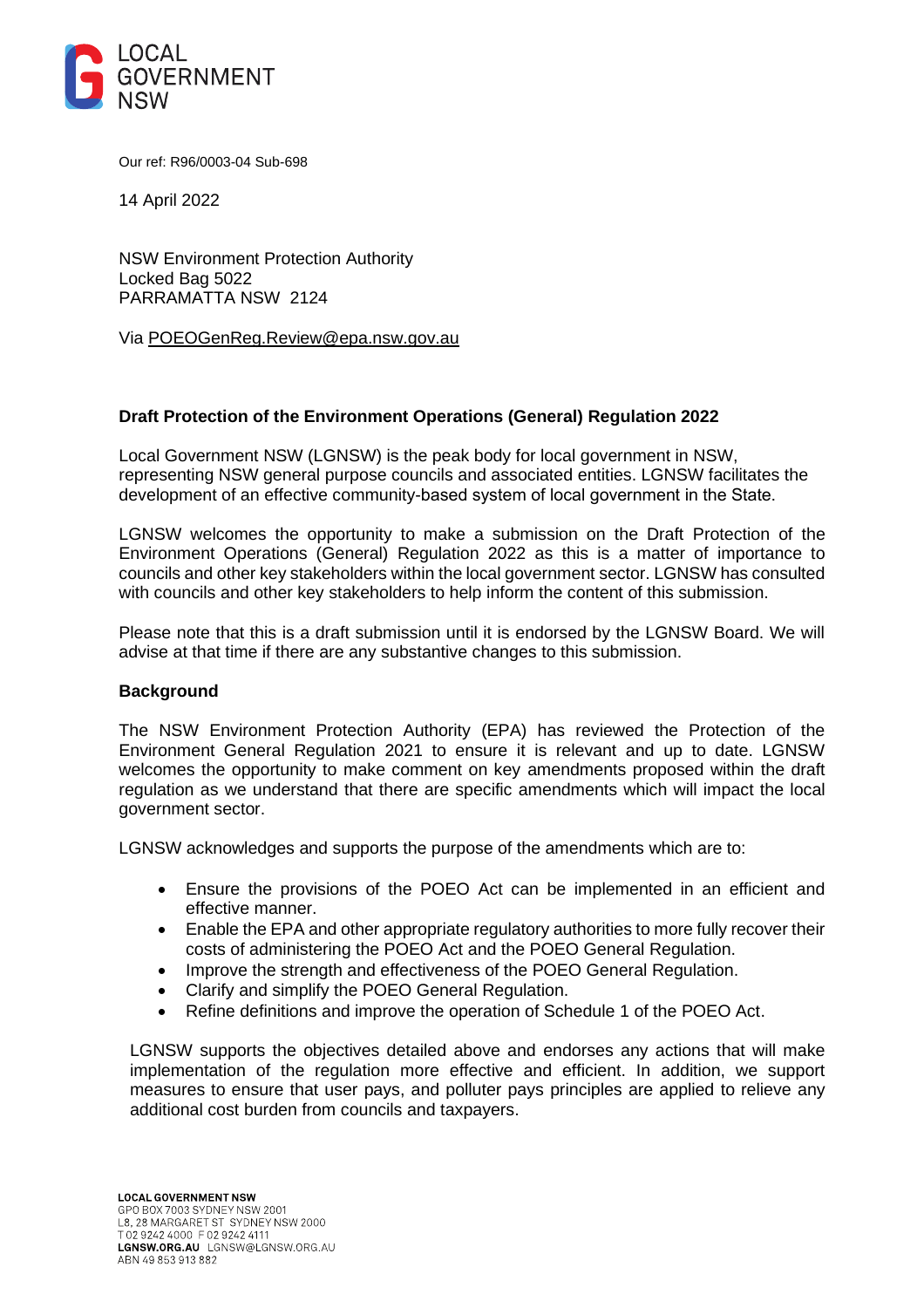LGNSW notes four key changes to the draft regulation which are likely to impact the local government sector.

- The introduction of new licence application fees to enable the EPA to recover its costs to assess licence applications and develop licences.
- Amendments to activity definitions in Schedule 1 of the POEO Act for extractive activities as well as marinas and boat repairs.
- Fee changes to allow for increasing and indexing to maintain fee value over time.
- Clarifying requirements relating to testing of pollution incident response management plans.

These are the four key areas we have responded to below, noting that our comments are supportive of the proposed amendments in line with feedback received from councils.

## **Response**

#### Licence Application Fee

This proposed amendment relates to section 8 of the current POEO (General) Regulation 2021 and section 19 of the draft POEO (General) Regulation 2022. LGNSW concurs with the implementation of a licence fee to be paid by the applicant when they lodge a new licence application. This represents an improved application of the user pays and polluter pays principles and will enable effective cost recovery for regulatory authorities and relieve the burden on taxpayers.

The Regulatory Impact Statement identifies that the new application fee will better reflect the work of the EPA through the development approval process when processing a licence application. Rather than simply being an administrative fee, the new licence application fee will be reflective of the time and resources required to identify improved outcomes, including those in line with circular economy principles.

It is evident that a number of the objectives contained within the NSW Government's waste and circular economy policies cannot be achieved without additional EPA resources being available to drive change through application assessments. It is noted however that there are many other factors which will continue to influence the shift towards a circular economy, and this is just one positive regulatory measure.

Furthermore it is agreed that improving cost recovery through the implementation of licence application fees will better enable the EPA to further implement strategies to benefit human and environmental health. The implementation of a licence fee paid by applicants is also consistent with other EPA policies.

#### Extractive Activities

This proposed amendment relates to section 19, Schedule 1 of the POEO Act. We note that an unintended consequence of the 2019 changes to the definition of 'extractive activities' contained within the Act is that some activities presenting a moderate to high environmental risk were no longer required to hold a licence. These activities included:

• Quarries operated by local councils where the extracted materials are used for their own infrastructure projects (that is, where the materials are not sold).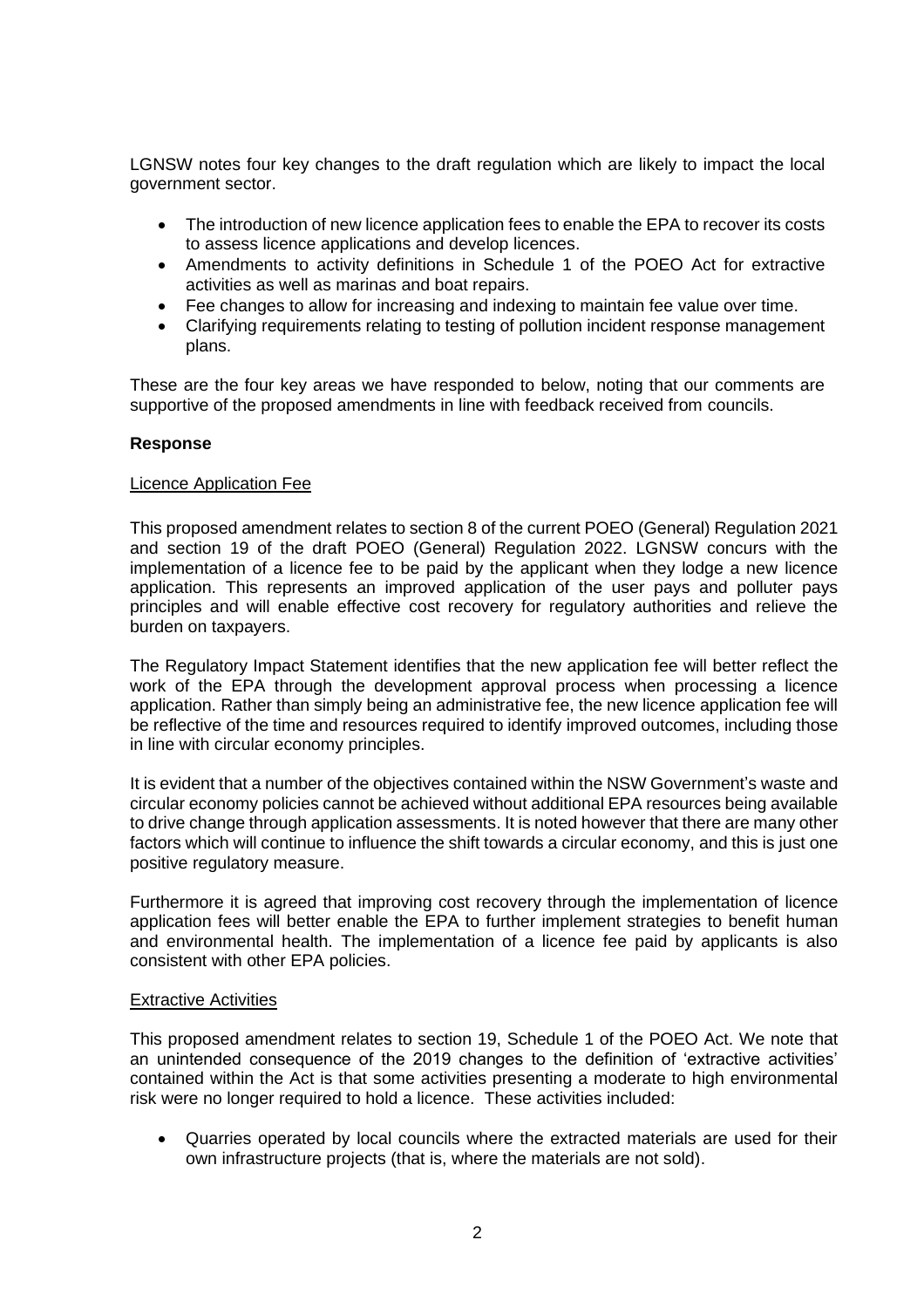- Dredging operations where the extracted material is disposed of rather than sold.
- Some bridge construction projects that do not require a licence to authorise road or rail infrastructure construction
- Large water storage projects
- Other types of large infrastructure construction projects.

We note that NSW EPA is seeking to ensure a level playing field by regulating the extraction sector, regardless of the end-use of the extracted materials and that the proposed amendment will require extractive activities that pose a moderate to high risk to the environment are licensed and regulated by the EPA. Therefore those activities that extract more than 30,000 tonnes of material (or equivalent) per year will require a licence. This amendment would affect NSW councils that own and operate quarries to extract materials for engineering works however feedback from local government has indicated that the licensing requirement and proposed threshold is considered reasonable.

# Schedule 1 – Marina and Boat Repairs

This proposed amendment relates to section 25, Schedule 1 of the POEO Act. We note the proposal is to change the definitions around marina and boat repairs to encompass the environmental impacts associated with these activities such as water pollution, air pollution, land contamination, noise, handling, storage and management of dangerous goods and waste.

We note that this amendment will update the terminology within the Act to ensure that boat construction/repair/maintenance irrespective of whether it occurs on dry/floating docks as well as all water and land-based facilities will be included. This will result in some facilities that were not previously licensed requiring a licence and others that are currently licensed no longer being captured by the definition.

Local government welcomes the removal of any ambiguity in the definitions, ensuring that all marina and boat repair related activities, whether singly or jointly undertaken, are subject to licence conditions.

# Fee Changes Applying Indexation

Various fee amendments are proposed to sections of the current POEO (General) Regulation 2021 and the draft POEO (General) Regulation 2022. The indexation of fees is covered under Section 6 of the Regulatory Impact Statement and refers to the fees that all licence holders pay based on the type and size of the licensed activity. These fees are aimed at recovering the costs associated with the EPA's ongoing regulatory oversight of a facility. LGNSW concurs with the need to increase various fees in line with appropriate inflation indexes which in turn impact the cost of administering the POEO Act. Local government is supportive of the proposed indexation of fees and charges.

# Penalty Notice Offence Fees

This proposed amendment relates to Schedule 6 of the current POEO Act and the POEO (General) Regulation 2021, whereby the EPA may issue an environment protection notice to address environmental harm that has occurred or is about to occur. The penalty notice amount for an individual is \$500 which is less than the stated administrative fee of \$577. LGNSW supports the specific proposed fee increase as detailed to enable the continual